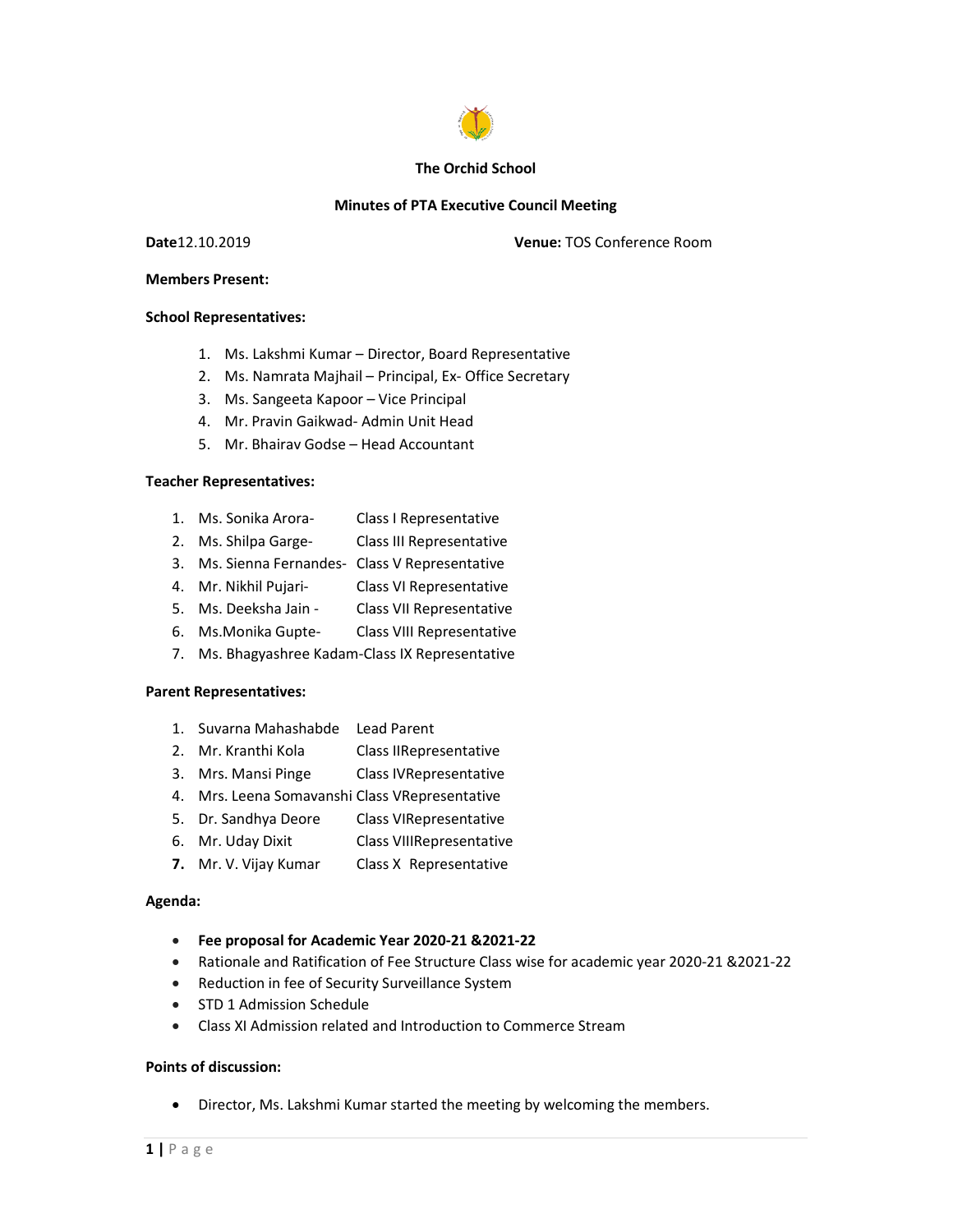- The agenda for the meeting was shared with the members.
- The members were oriented about the Fee Fixation Act by sharing the highlights of the Act. This is done to familiarize the PTA executive council on the process of fee fixation and announcement.
- She shared an overview of current year and AY20-21 expenditure projections and major heads of expenditures including the permissible surplus.
- Based on the expenditures, she showed how 8 % hike proposal will address partly the expenses and inflation even though there will be growing number of students as non-fee payment population, under RTE admission process. This also does not meet the required permissible surplus as per the act.
- Every year, RTE admission number will go up by 26 students and eventually NEP talks about this continuing till  $12<sup>th</sup>$  grade.
- 8% hike for year 2020-2021 was also rationalized with this fact that there is no reimbursement money from the government so far and a gap in income up to 1. 4 CR is seen in the budget.
- The new fee structure after including 8 % hike, along with list of payment heads that are included and not included for all class levels was presented to the members.

Since fee fixation act talks about schools need to indicate the fees for two consecutive years

- It is proposed for year 2021-2022, fee hike will be from 10% to 12%. This is mainly in the context of non-reimbursement of RTE and even if it is reimbursed, it will not cover the expenditure of per student cost. The reimbursement amount indicated from the government is around 17,000/ student but not paid for years these students have been in KG. This means around 26 student's KG cost will not be borne by any entity. However, the expenditure borne by the school for each student keeps going up year after year.
- It is increasingly clear that RTE will be extended to grade 12. Reimbursement seems like a long road.
- Lakshmi also addressed few questions raised by the parent representatives regarding the hike.
- After understanding all the details of the budget, all members present for the meeting have ratified the hike of 8% in the fee for the AY 2020-21.

# Class I Admission related-

- The details of Class I admission details and the timeline was shared.
- Class I has the capacity of 105 students out of which 26 seats are reserved for RTE.
- The sibling and staff category of admission will take place on  $9<sup>th</sup>$  November 2019.
- Rest of the seats (not too many in numbers) will be opened for general category through online registration on 9<sup>th</sup> November 2019.
- Rest of the communication related to class 1 admission will be on website soon.

# Class XI New Structure and Admission Related(Science and Commerce stream) for AY 2020- 2021